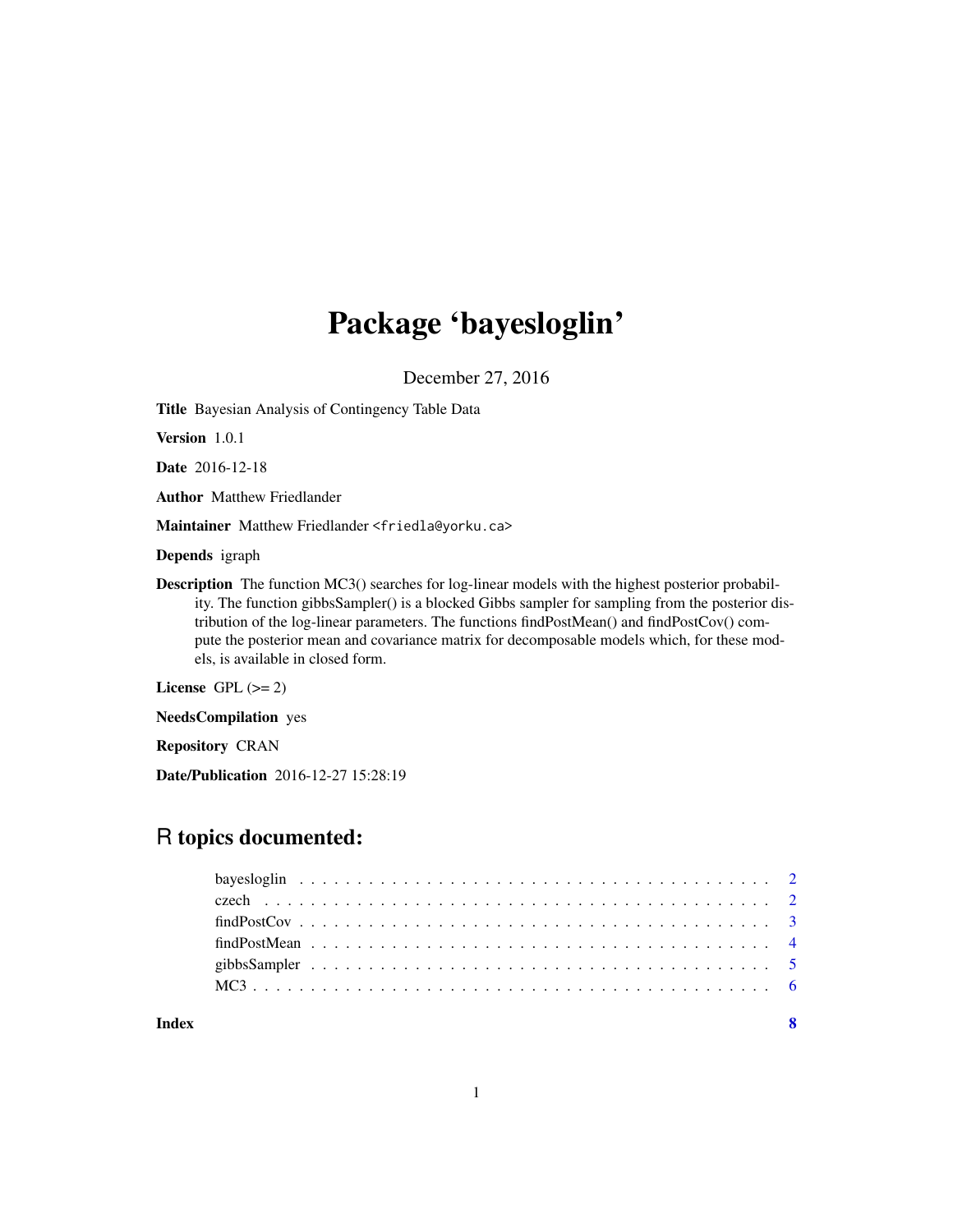<span id="page-1-0"></span>

#### Description

Functions for Bayesian model selection and inference for log-linear models.

#### Details

| Package: | bayesloglin |
|----------|-------------|
| Type:    | Package     |
| Version: | 1.0         |
| Date:    | 2016-12-23  |
| License: | $GPI - 2$   |

The function MC3 searches for log-linear models with the highest posterior probability. The function gibbsSampler is a blocked Gibbs sampler for sampling fronm the posterior distribution of the log-linear parameters. The functions findPostMean and findPostCov compute the posterior mean and covariance matrix for decomposable models which, for these models, is available in closed form.

#### Author(s)

Author: Matthew Friedlander Maintainer: Matthew Friedlander <friedla@yorku.ca>

#### References

see vignette

#### Examples

```
data(czech)
s1 \leq MC3 (init = NULL, alpha = 1, iterations = 5,
           replicates = 1, data = czech, mode = "Decomposable")
s2 \leq MCS (init = NULL, alpha = 1, iterations = 5,
            replicates = 1, data = czech, mode = "Graphical")
s3 <- MC3 (init = NULL, alpha = 1, iterations = 5,
            replicates = 1, data = czech, mode = "Hierarchical")
```
czech *The Czech autoworkers data*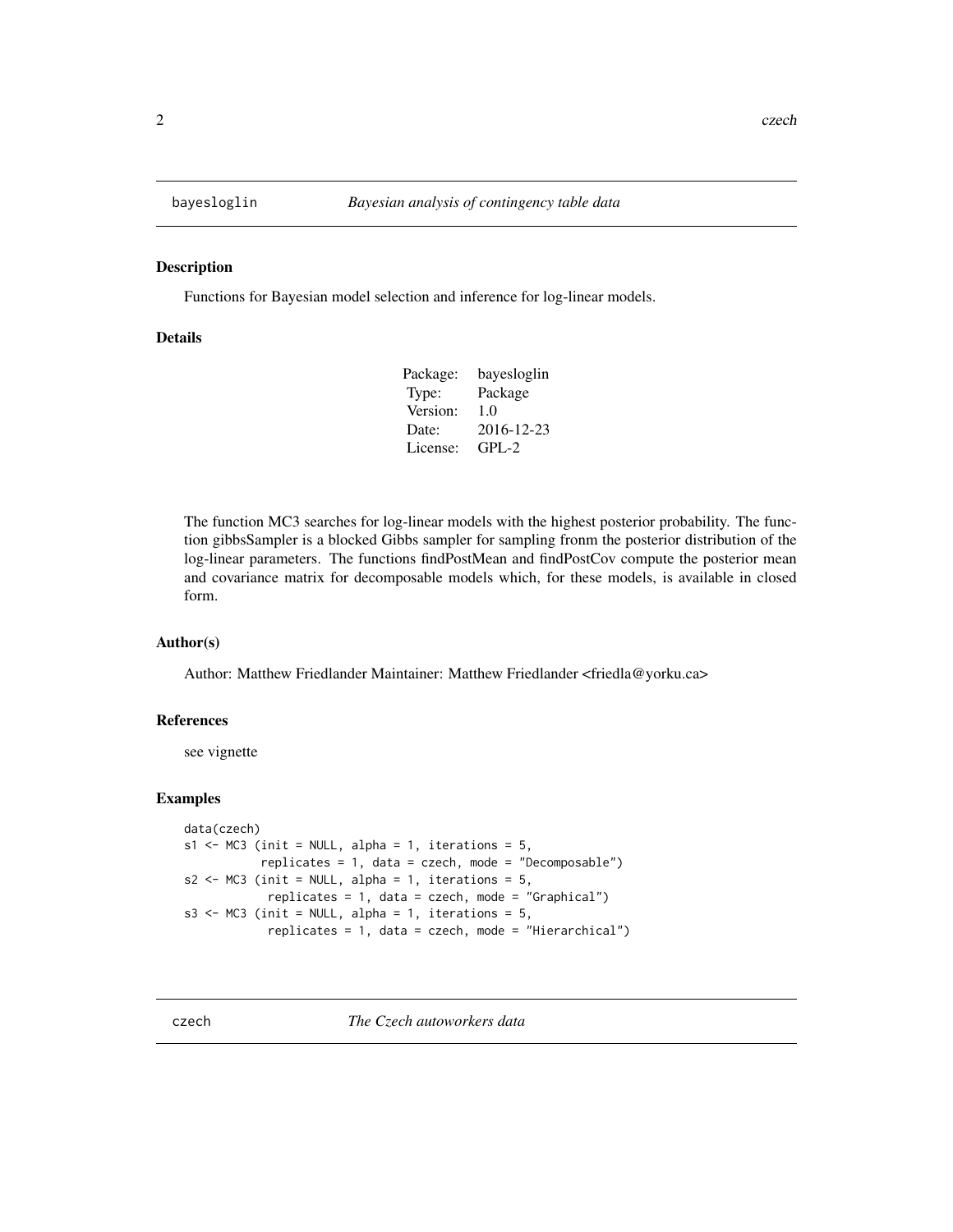#### <span id="page-2-0"></span>findPostCov 3

#### Description

A 6 way contingency table representing the cross classification of 1841 men. All 6 classification criteria are binary. The variables are (a) smoking, (b) strenuous mental work, (c) strenuous physical work, (d) systolic blood pressure, (e) ratio of beta and alpha lipoproteins and (f) family anamnesis of coronary heart disease.

#### Usage

data(czech)

#### Source

Edwards and Havranek (1985)

#### References

[1] Edwards, D. E. and Havranek, T. (1985). A fast procedure for model search in multidimensional contingency tables. Biometrika, 72 339-351.

findPostCov *Posterior covariance matrix for a decomposable model.*

#### Description

Computes the posterior covariance matrix of the log-linear parameters, which for decomposable models, is known in closed form.

#### Usage

findPostCov(formula, alpha, data)

#### Arguments

| formula | A decomposable model formula.                                                                                                                                                                             |
|---------|-----------------------------------------------------------------------------------------------------------------------------------------------------------------------------------------------------------|
| alpha   | The value of the hyperparameter alpha.                                                                                                                                                                    |
| data    | A data frame containing the contingency table. All cells must be included in<br>data and the last column must be the cell counts. The number of variables in the<br>contingency table must be at least 2. |

#### Value

| theta | An array giving the posterior covariance matrix of the log-linear parameters. |
|-------|-------------------------------------------------------------------------------|
|-------|-------------------------------------------------------------------------------|

#### Author(s)

Matthew Friedlander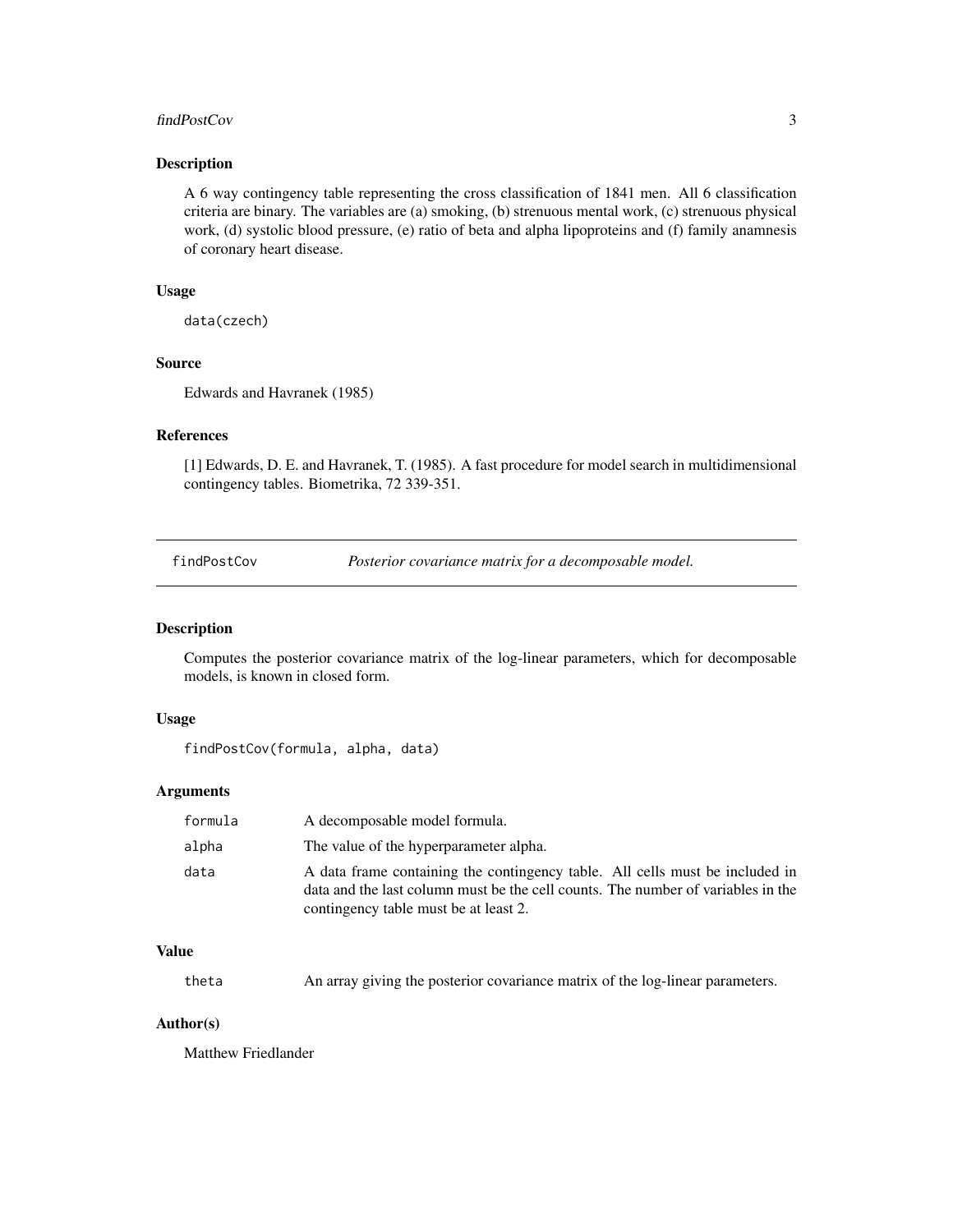#### References

see vignette

#### Examples

```
data(czech)
formula <- freq ~ b*c + a*c*e + d*e + f
s \leq findPostCov (formula, alpha = 1, data = czech)
print(s)
```
findPostMean *Posterior covariance matrix for a decomposable model.*

#### Description

Computes the posterior mean, which for decomposable models, is known in closed form.

#### Usage

findPostMean(formula, alpha, data)

#### Arguments

| formula | A decomposable model formula.                                                                                                                                                                             |
|---------|-----------------------------------------------------------------------------------------------------------------------------------------------------------------------------------------------------------|
| alpha   | The value of the hyperparameter alpha.                                                                                                                                                                    |
| data    | A data frame containing the contingency table. All cells must be included in<br>data and the last column must be the cell counts. The number of variables in the<br>contingency table must be at least 2. |

#### Value

```
theta An array giving the posterior mean of the log-linear parameters.
```
#### Author(s)

Matthew Friedlander

#### References

see vignette

#### Examples

```
data(czech)
formula \leq freq \sim b*c + a*c*e + d*e + f
s <- findPostMean (formula, alpha = 1, data = czech)
print(s)
```
<span id="page-3-0"></span>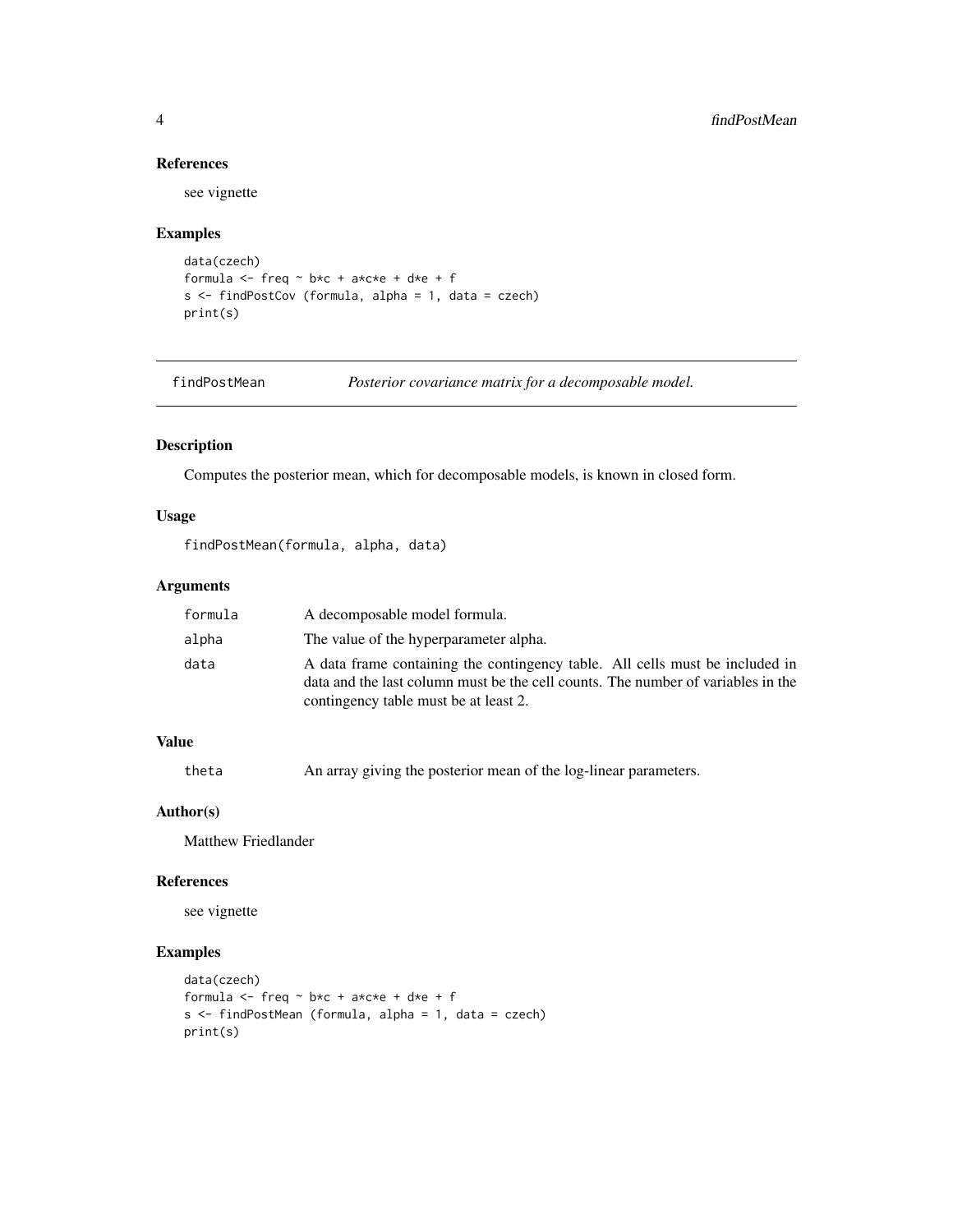<span id="page-4-0"></span>

#### Description

Generates samples from the posterior distribution of the log-linear parameters.

#### Usage

```
gibbsSampler (formula, alpha = 1, data, nSamples = 10000, verbose = T)
```
#### Arguments

| formula  | A model formula.                                                                                                                                                                                          |
|----------|-----------------------------------------------------------------------------------------------------------------------------------------------------------------------------------------------------------|
| alpha    | The value of the hyperparameter alpha.                                                                                                                                                                    |
| data     | A data frame containing the contingency table. All cells must be included in<br>data and the last column must be the cell counts. The number of variables in the<br>contingency table must be at least 2. |
| nSamples | Number of iterations of the Gibbs sampler.                                                                                                                                                                |
| verbose  | Displays current iteration number of the sampler.                                                                                                                                                         |

#### Value

| theta | An array where each row represents a sample from the Posterior distribution of   |
|-------|----------------------------------------------------------------------------------|
|       | the log-linear parameters. The first 5000 or so samples should be discarded as a |
|       | burn-in period.                                                                  |

#### Author(s)

Matthew Friedlander

#### References

see vignette

#### Examples

```
data(czech)
formula \leq freq \sim a*c + b*c + a*d + a*e + c*e + d*e + f
#s <- gibbsSampler (formula, alpha = 1, data = czech,
# nSamples = 15000, verbose = TRUE)
#postMean <- colSums(s[5000:15000,]) / 10000
#postCov <- cov(s[5000:15000,])
#postVar <- diag(postCov)
```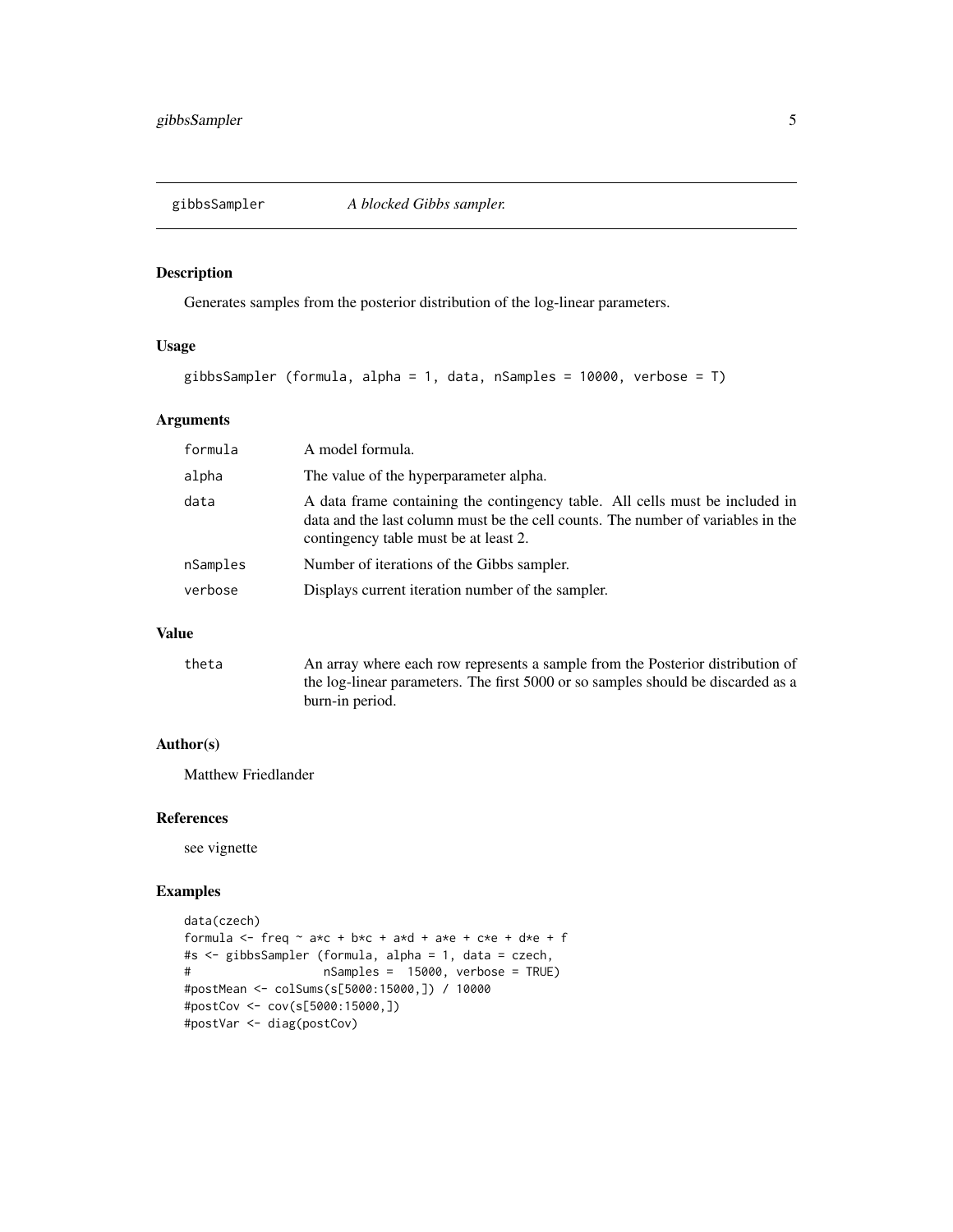#### <span id="page-5-0"></span>Description

The MC3 algorithm is used to find the log-linear models with the highest posterior probability. The function is capable of searching the space of decomposable, graphical, and hierarchical models.

#### Usage

```
MC3 (init = NULL, alpha = 1, iterations = 5000, replicates = 1, data,
            mode = c("Hierarchical", "Graphical", "Decomposable"))
```
#### Arguments

| init       | A starting list of models for the MOSS algorithm. If not NULL, this list should<br>consist of R formulas.                                                                                                 |
|------------|-----------------------------------------------------------------------------------------------------------------------------------------------------------------------------------------------------------|
| alpha      | The value of the hyperparameter alpha.                                                                                                                                                                    |
| iterations | Number of iterations of the MC3 algorithm                                                                                                                                                                 |
| replicates | The number of instances the MC3 algorithm will be run. The top models are<br>culled from the results of all the replicates.                                                                               |
| data       | A data frame containing the contingency table. All cells must be included in<br>data and the last column must be the cell counts. The number of variables in the<br>contingency table must be at least 3. |
| mode       | The scope of the loglinear model search. The search can be over the space of<br>decomposable, graphical, or hierarchical models.                                                                          |

#### Value

A data frame with the top models found and their log posterior probability up to a constant.

#### Author(s)

Matthew Friedlander

#### References

see vignette

#### Examples

```
data(czech)
s1 <- MC3 (init = NULL, alpha = 1, iterations = 5,
            replicates = 1, data = czech,
            mode = "Decomposable")
s2 \leq MCS (init = NULL, alpha = 1, iterations = 5,
            replicates = 1, data = czech,
```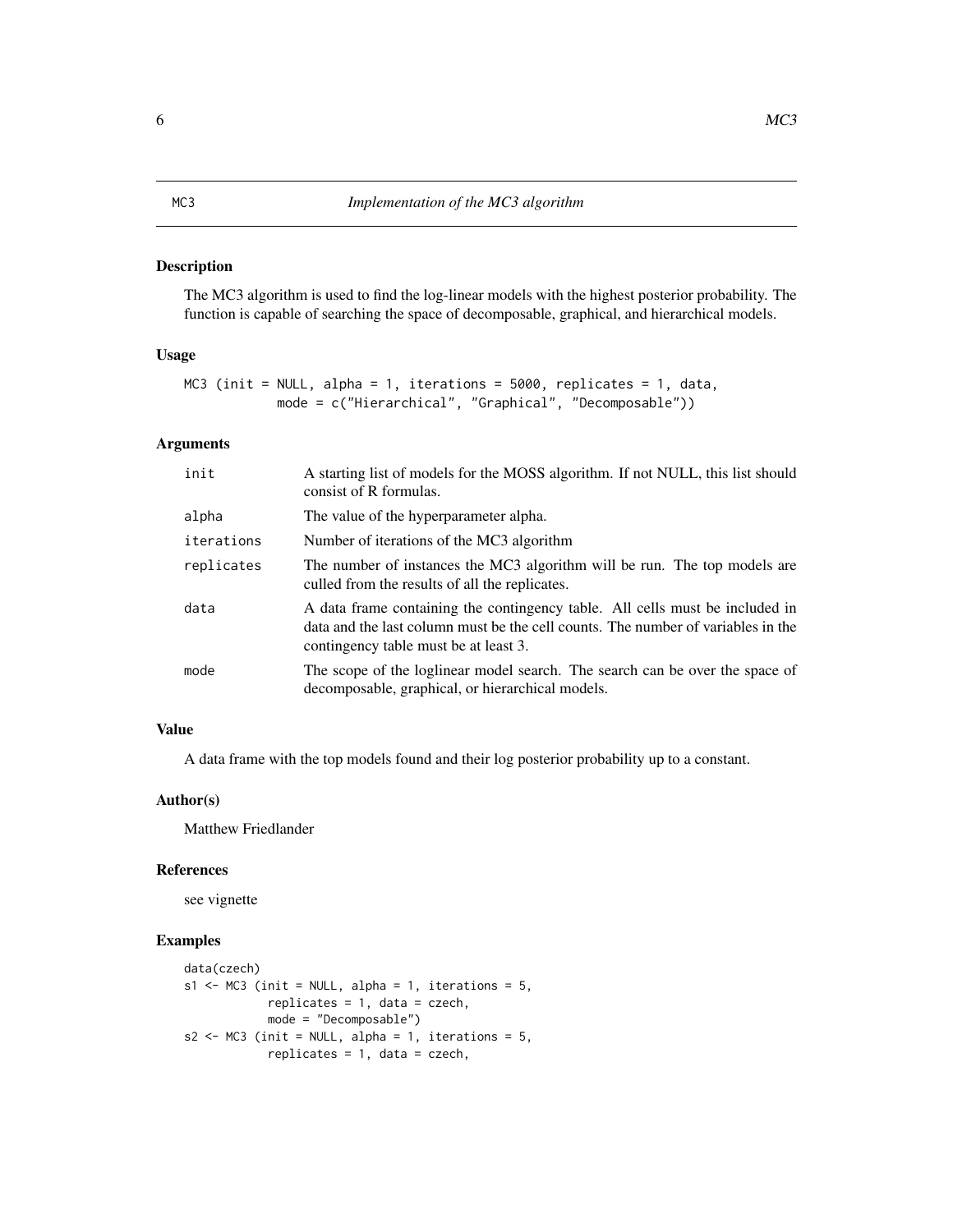```
mode = "Graphical")
s3 \leq MCS (init = NULL, alpha = 1, iterations = 5,
            replicates = 1, data = czech,
            mode = "Hierarchical")
```